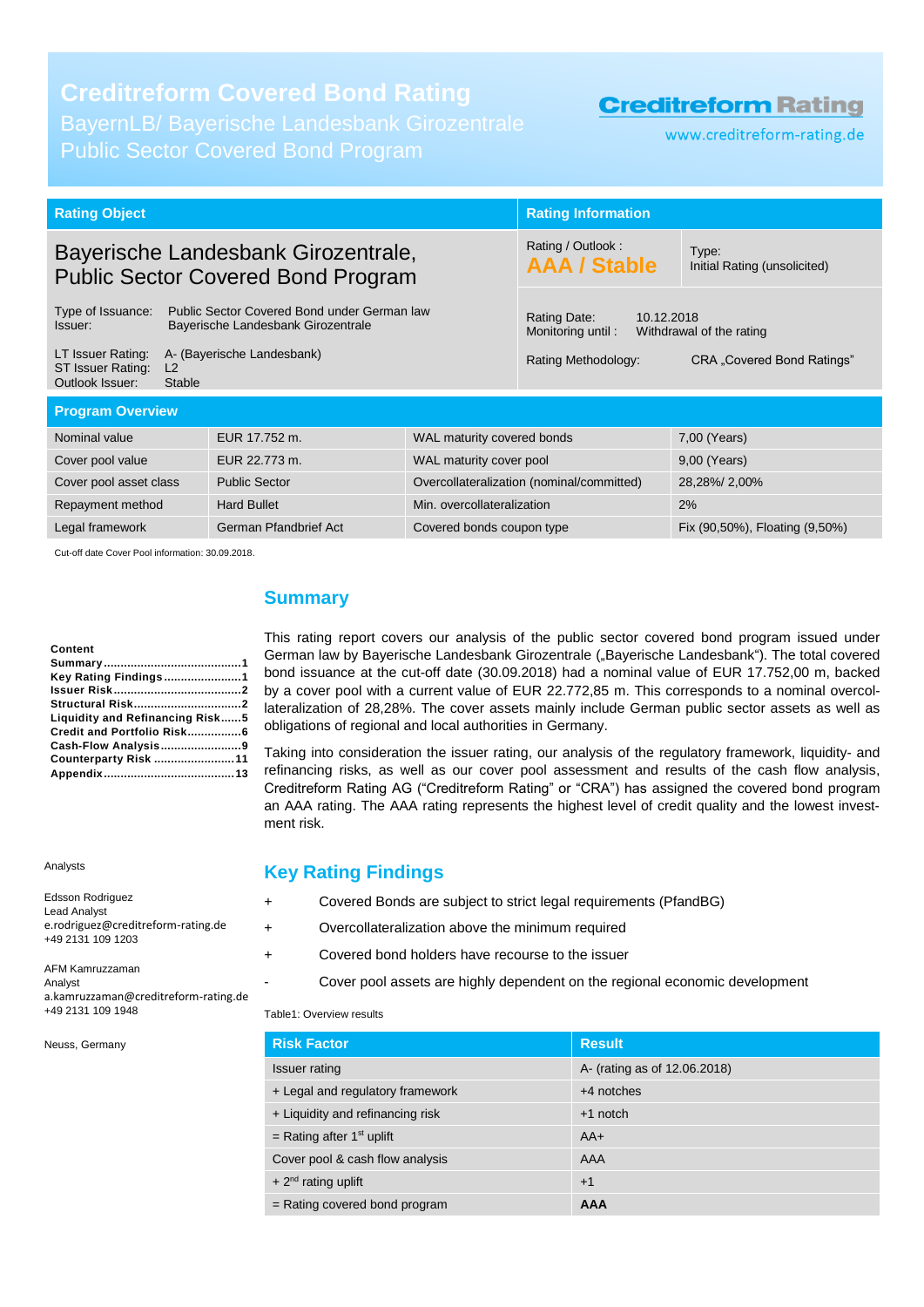www.creditreform-rating.de

### <span id="page-1-0"></span>**Issuer Risk**

#### **Issuer**

The Bayerische Landesbank (hereafter BayernLB) was founded on 27 June 1972 through the merger of Bayerische Gemeindebank-Girozentrale and the state-owned Bayerische Landesbodenkreditanstalt. BayernLB, with a regional focus, is one of the leading commercial banks for the large and medium-sized companies in Germany concentrating on corporate- and commercial real estate financing. As a member of the Sparkassen-Finanzgruppe, BayernLB is the central bank for around 400 savings banks, mostly in Bavaria. The 100% subsidiary Deutsche Kreditbank AG (DKB) also directly serves private clients. Headquartered in Munich, BayernLB has branches throughout Germany (Nuremberg, Stuttgart, Frankfurt, Dusseldorf, Hamburg, Berlin), Europe (London, Milan, Paris, Moscow) and a branch in New York.

Due to the financial crisis, a capital increase of EUR 10 billion, subscribed by the Free State of Bavaria, was carried out under the EU state aid procedure (decision: 18.12.2008). At the same time BayernLB's ABS portfolio was also shielded by the Free State of Bavaria up to EUR 6 billion (EUR 4,8 billion from the Free State of Bavaria and EUR 1,2 billion self-preservation from BayernLB). The nominal value of the portfolio at that time amounted to EUR 21 billion. Since mid-2017, BayernLB has made all the required repayments and being released from the EU state aid proceedings.

The overall situation of BayernLB has improved significantly ten years after the financial crisis. The repayment of EU subsidies will enable the Landesbank to operate more freely and expand its business volume again in the future. Although the ongoing low interest rate environment and BayernLB's risk-averse business model are guarding against further crises, they are also putting a strain on the interest margin. Overall, we can see increased competition among Landesbanken for direct customer relations. In the competition for more market share and growth, the DKB with its innovative strength is a big plus for the future.

### <span id="page-1-1"></span>**Structural Risk**

#### **Transaction structure**

Table 2: Overview of all transaction's parties | Source: CRA

| <b>Role</b>                  | <b>Name</b>                                                     |
|------------------------------|-----------------------------------------------------------------|
| <b>Issuer</b>                | Bayerische Landesbank Girozentrale, Munich                      |
| Cover pool monitor / Trustee | Appointed by BaFin as stipulated in Pfandbriefgesetz, "PfandBG" |
| Cover pool administrator     | Appointed by BaFin in case of issuer insolvency                 |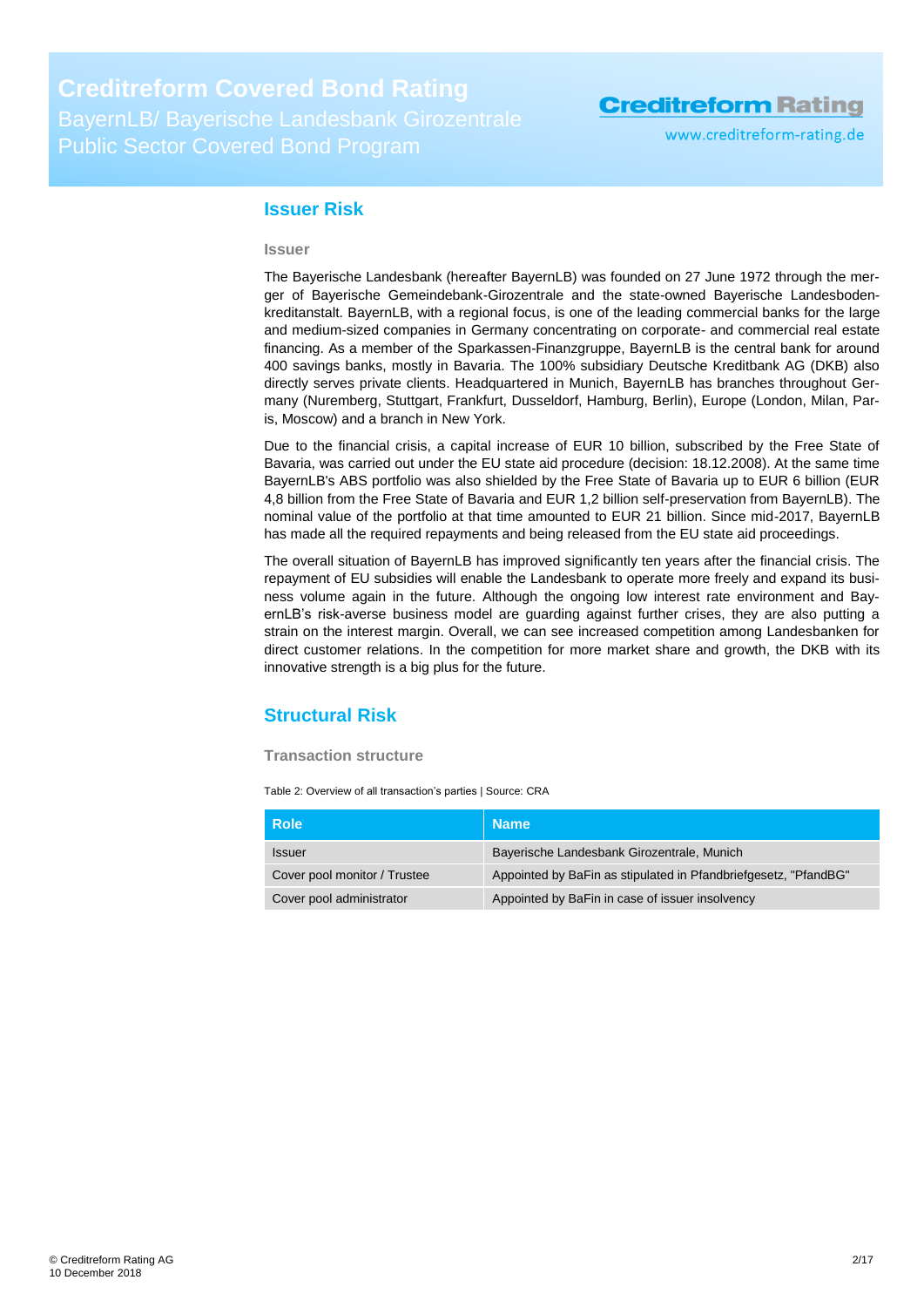BayernLB/ Bayerische Landesbank Girozentrale Public Sector Covered Bond Program

## **Creditreform Rating**

www.creditreform-rating.de



#### **Legal and Regulatory Framework**

The legal basis of covered bond ("Pfandbriefe") programs in Germany is the German Covered Bond Act (Pfandbriefgesetz, "PfandBG"). According to PfandBG, the public supervision of German covered bond banks is exercised by the Federal Financial Supervisory Authority (BaFin), which also grants licenses to operate the covered bond business. The supervisory duties include, for example, the verification of compliance with the statutory coverage and overcollateralization, the assessment and monitoring of market-, liquidity- and operational risks, as well as the performance of coverage tests based on appropriate samples. If necessary, BaFin can request additional information and information at any time.

In May 2014, Germany implemented the European Union's Bank Recovery and Resolution Directive ("BRRD") in national law, providing the resolution authorities with special resolution tools including the so-called "bail-in tool". Among others, this law ensures that covered bonds are exempted from a potential bail-in.

Listed issues according to the German PfandBG fulfil the criteria according to UCITS 52 (4) as well as the requirements according to Annex VI, part 1, section 58 (a) to (f) of the European Capital Requirements Directive (CRD) and are eligible for repo transactions.

#### **Insolvency Remoteness and Asset Segregation**

While cover assets remain on the consolidated balance sheet as long as the bank is solvent ("inbalance" transaction), PfandBG stipulates that the issuer create a cover register per asset class in order to identify the cover assets. Covered bonds must be fully backed by the appropriate cover asset class. In addition, PfandBG complies with the principle of uniform coverage, i.e each covered bond program includes only one cover pool which contains all the claims of this cover class. The legal framework prohibits the mixing of the primary cover asset classes.

In the event of a default by the issuer, the registered cover assets will be marked as a non-insolvent part of the issuer´s estate and will be isolated from the insolvency estate; they form the insolvencyfree assets of the issuer and are not affected by insolvency proceedings. If the cover pool is insufficient to fully service the claims of the covered bond creditors, the covered bond holders have recourse to the bank's aggregate bankruptcy estate in a *pari passu* relationship with other unsecured bond creditors.

In addition, there is no automatic sale of the cover assets or accelerated repayment of the covered bonds in the event of a default. Only in the case of insolvency or over-indebtedness of the cover pool can BaFin apply for a separate insolvency procedure to liquidate the assets of the covered bond issuer, thereby accelerating the repayment of the covered bonds.

#### **Trustee**

In order to ensure that the cover assets are correctly recorded in the relevant cover register and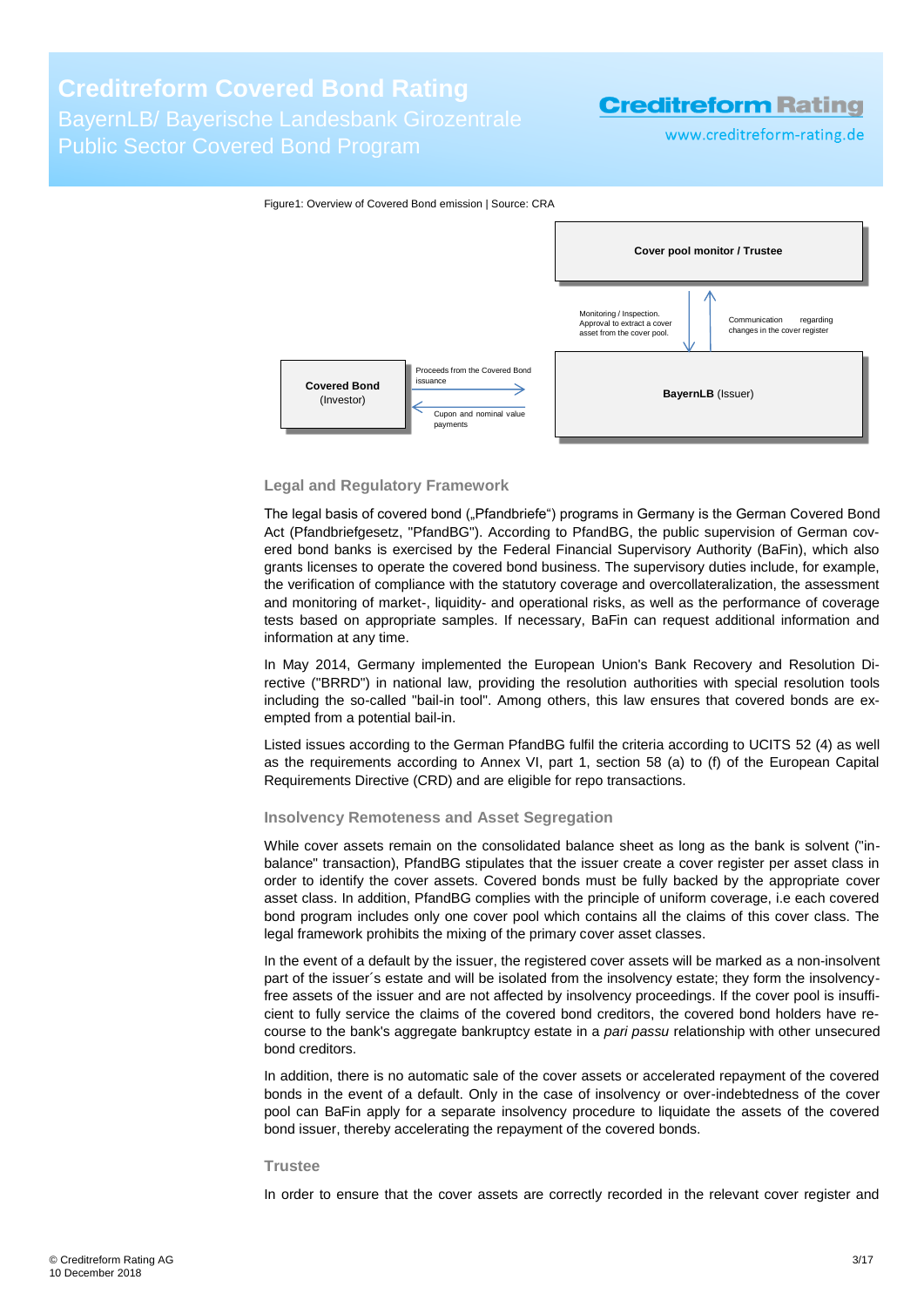www.creditreform-rating.de

that their inclusion meets eligibility criteria, the issuer is obliged by the regulatory authority BaFin to appoint a trustee (including a representative). The issuer must communicate to the trustee any changes to the cover register in order to ensure the monitoring process. The responsibilities of the trustee include i.e. the review of the cover register and the statutory coverage ratios of the cover pool, the assurance of a proper determination of the mortgage lending values, and the approval of deletion of cover assets from the cover register.

#### **Special Administrator**

In the event of insolvency of the issuer, a special administrator ("Sachwalter") will be appointed to manage the cover pool. The special administrator may perform all legal transactions with effect to the cover pool, insofar as these are necessary for an orderly settlement in the interest and to the full satisfaction of the covered bond creditors. In the absence of liquidity, the custodian may engage in liquidity transactions or sell assets from the cover pool (see "Liquidity and refinancing risk"). The special administrator is also entitled to transfer all or part of the cover assets and liabilities of the program to another covered bond bank or to appoint a fiduciary administrator. Both decisions require the written approval of BaFin.

#### **Eligibility Criteria**

Eligible cover assets are loans backed by mortgages, public sector assets, and smaller asset classes such as registered ship mortgages or registered liens on registered aircrafts. Each asset class corresponds to an individual class of covered bonds: mortgage covered bonds ("Hypothekenpfandbriefe"), public sector coverd bonds ("Öffentliche Pfandbriefe"), ship covered bonds ("Schiffspfandbriefe") and aircraft covered bonds ("Flugzeugpfandbriefe"), respectively. The legal framework prohibits a commingling of primary asset classes. Consequently, a covered bond must be completely secured by its cover asset class. Furthermore, PfandBG conforms to the convention of unitary cover, i.e. to each covered bond type belongs one single cover pool, which contains all debts incurred from issuing covered bonds of that type. Thus, the issuer bank cannot decree to introduce a supplementary cover pool covering a new series of covered bonds of that type.

Exposures to the European Central Bank, central banks in the European Union or to appropriate credit institutions, which qualify for the CQS 1 with respect to the Directive 2006/48/EC, present eligible cover assets as well, but must not exceed 10% of the nominal value of covered bonds outstanding. Asset backed securities and mortgage backed securities are not allowed to be part of the cover pool.

The geographical scope of public sector loans is confined to EU/EEA countries, Switzerland, USA, Canada and Japan. Ship and aircraft mortgages can be warranted worldwide, given that there is a public register and the guarantee of a security comparable to German ship and aircraft mortgages. The total amount of loans provided in non-EU countries, where it is not ensured that the right of preferential treatment of covered bond holders extends to the cover assets, is limited to 10% of the total volume of the cover loans and 20% for ship and aircraft mortgages. Due to the fact that the legal framework does not restrict the geographical scope to the EU/EEA countries and permits extension to other countries, Germany is considered partially aligned with EBA's best practice.

Permitted substitute assets are limited to 10% of the total amount of public sector covered bonds outstanding.

#### **Systemic Relevance and External Support**

-

While the total volume of outstanding covered bonds was more than EUR 889 billion in 2007<sup>1</sup>, it fell by more than half to EUR 366 billion in 2017. The main determinant of this decline is the public sector covered bonds, which declined from around EUR 678 billion to EUR 148 billion in this period.

<sup>&</sup>lt;sup>1</sup> Source: EMF-ECBC (2018), ECBC: European Covered Bond Fact Book 2018, EMF-ECBC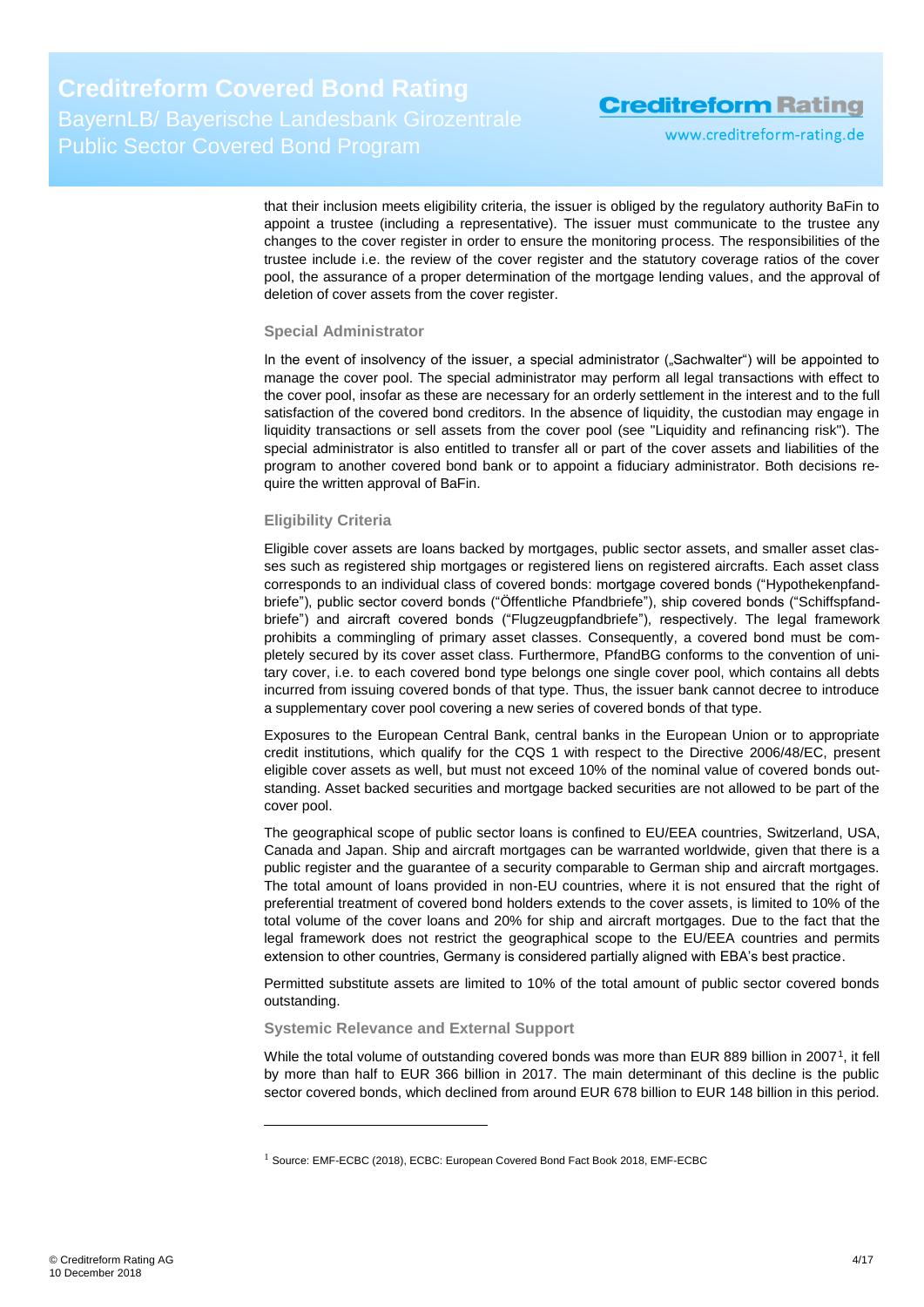www.creditreform-rating.de

This decline in public-sector covered bonds is due, in particular, to a decrease in new issuances, which have fallen by approx. 90% in the last ten years, the value accounting for approximately 40% of the total covered bond market.

With total assets of EUR 214,6 billion, BayernLB was the seventh-largest bank and the secondlargest Landesbank in Germany in terms of total assets in 2017. More than 40% of the debt financing is provided by senior secured bonds and notes. With an outstanding volume of EUR 17,75 billion, BayernLB is currently the largest public Pfandbriefe issuer on the German Pfandbrief market as of 30.09.2018.

#### **Summary Structural Risk**

In general, the PfandBG defines the legal basis for covered bond programs in Germany, it defines clear rules to mitigate risks in particular regarding: insolvency remoteness, asset segregation, investor's special claim vis-à-vis other creditors, the roll and appointment of a special administrator, among other provisions.

Due to the extended geographical scope of eligible assets other than EU/EEA countries, Germany is considered partially aligned with EBA's best practices. However, we considered the structural framework in Germany as positive, accomplishing an adequate set of rules for German covered bonds. Furthermore, we contemplate the importance of BayernLB in the German Pfandbrief market in our analysis. Due to those reasons we have set a rating uplift of four (+4) notches.

### <span id="page-4-0"></span>**Liquidity and Refinancing Risk**

#### **Minimum Overcollateralization**

According to PfandBG, it is compulsory to maintain an overcollateralization (OC) of at least 2% measured on a daily net present value and on a weekly stressed net present value. This mandatory overcollateralization has to be covered under interest rate and currency stress scenarios. Overall, Germany is considered to be fully aligned with EBA Best Practices regarding coverage principles and regulatory overcollateralization.

#### **Short-term Liquidity Coverage**

The Issuer is required to maintain a liquidity buffer for the next 180 days to cover all debt service outflows (interest and principal) and derivative transactions. The calculation of the buffer size takes into account the cash inflows from maturing receivables of the cover pool. The buffer amount must be kept in liquid assets and is measured on a daily basis.

A further measure to decrease liquidity risk in the German PfandBG is the provision that after the insolvency of the issuer a covered bond bank has its own bank status and can therefore obtain liquidity from the central bank (Bundesbank) against pledging of its cover assets (repo ability).

#### **Stress Tests and Matching**

The issuer must ensure that the present value coverage and OC is also maintained in the case of changes in interest rates and exchange rates. For this purpose, the underlying cover pool must be subjected to a stress test at least weekly. If a deficit is detected on the basis of the present values determined by applying the respective stress scenario, the resulting shortfall must be added immediately to the cover pool. A decrease in the cover pool assets and corresponding OC may only be made if the result of a stress test does not show a shortfall.

#### **Asset-Liability Mismatch**

Asset-liability mismatches ("ALM") arise with different maturities of cover assets and covered bonds. According to PfanBG, natural matching - i.e. the congruence of present values – forms the essential approach to reduce ALM risk. In addition, the statutory liquidity coverage requirement for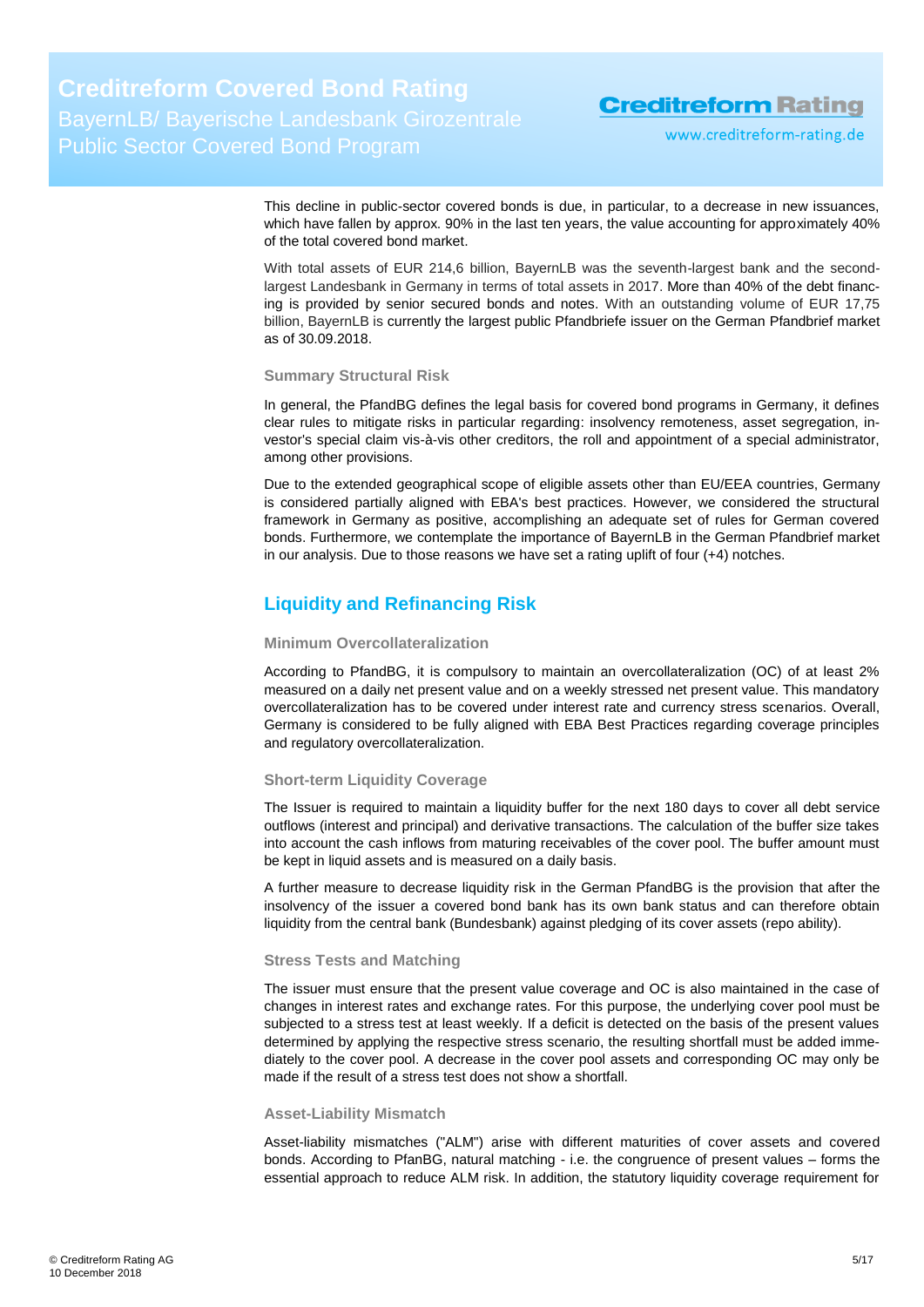180 days is a safeguard mechanism to ensure the servicing of pending principal and interest payments.

#### *Repayment Method*

This covered bond program issues covered bonds with hard bullet maturity, i.e. a final repayment without extension optionality at the end of the term. Maturity mismatches between cover assets and liabilities thus cannot be mitigated by extension of the legal final maturity. This feature of German covered bond programs is considered both qualitatively and within our cash flow analysis.

#### *Refinancing Costs*

In the event of the issuer's insolvency, the PfandBG framework stipulates that the special administrator can sell assets of the cover pool or use them as a guarantee for liquidity operations if liquidity shortfalls are foreseeable.

CRA's analysis assumes that refinancing gaps due to ALM will be closed by a sale of assets from the cover pool. In doing so, we take into account related costs in the form of a discount to the nominal value. The quantification of this discount is adjusted following an analysis of relevant market data and will be used in our cash flow analysis.

#### **Other liquidity risks**

Derivatives can be an additional measure to hedge interest rate and currency risks. The legal framework provides for weekly stress tests to be conducted on interest rate- and foreign exchange risks. The stress scenarios are either static, dynamic or model-based.

Information on the maturity of outstanding bonds, notional and NPV coverage, the structure of the cover assets, positions in derivatives and the fixed interest periods, the stress tests and the respective coverage shall be published in each quarter.

#### **Summary Liquidity and Refinancing Risk**

Compared to other jurisdictions, the German PfandBG and the stipulated risk management processes for liquidity risks constitute a comparatively strict framework by which they can be effectively reduced.

Refinancing risks, however, cannot be structurally reduced due to the hard bullet repayment structure, which can only be cushioned by sufficiently high overcollateralization, short-term cash availability, or other liquid funds to bridge the asset-liability mismatches in the portfolio. Nevertheless, we assess the overall legal provisions on liquidity management for German Covered Bond programs as positive and set a rating uplift of one (+1) notch.

### <span id="page-5-0"></span>**Credit and Portfolio Risk**

#### **Cover pool analysis**

The analysis of the cover pool is based on public information which has been made available by the Issuer, in particular the Harmonised Transparency Template ("HTT") as per requilatory requirements. This information was sufficient according to CRA´s rating methodology "Covered Bond Ratings".

At the cut-off-date 30.09.2018, the pool of cover assets consisted of 91.839 debt receivables from 61.095 debtors, of which 94,09% are domiciled in Germany. The total cover pool volume amounted to EUR 22.772,85 m in bonds (4,54%), loans (95,46%) and others (0,00%) which have been lent to the central government, regional authorities and entities, and other debtors. The ten largest debtors of the portfolio total to 28,87%. [Table 3](#page-6-0) displays additional characteristics of the cover pool: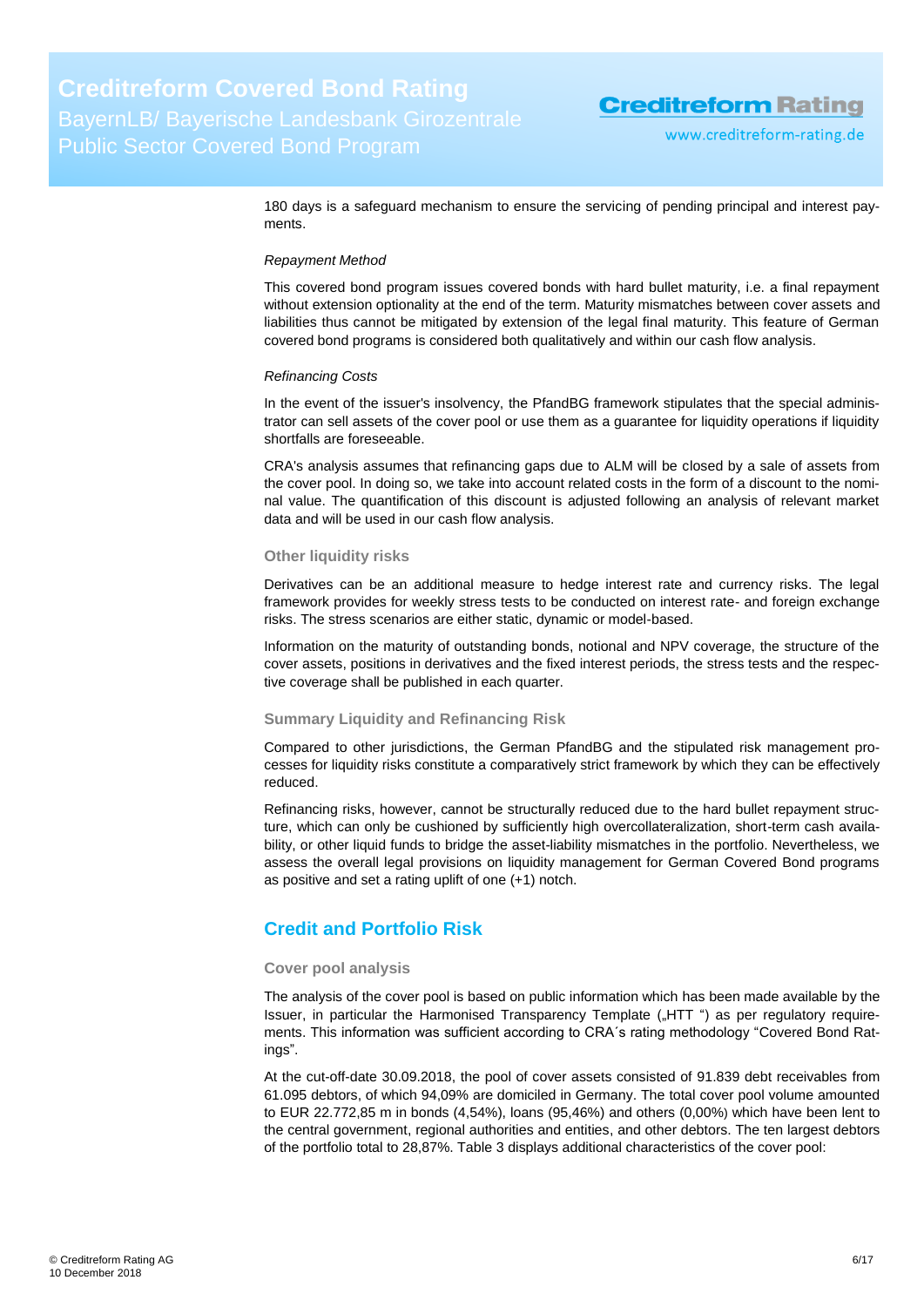www.creditreform-rating.de

#### <span id="page-6-0"></span>Table 3: Cover pool characteristics | Source: Bayerische Landesbank

| <b>Characteristics</b>    | <b>Value</b>  |
|---------------------------|---------------|
| Cover assets              | EUR 22.773 m. |
| Covered bonds outstanding | EUR 17.752 m. |
| Substitute assets         | EUR 314,40 m. |
| Cover pool composition    |               |
| <b>Public Sector</b>      | 98,62%        |
| Substitute assets         | 1,38%         |
| Other / Derivative        | 0,00%         |
| Number of debtors         | 61.095        |
| <b>Bonds</b>              | 4,54%         |
| Loans                     | 95,46%        |
| Other                     | 0,00%         |
| Average asset value       | EUR 244,54 k. |
| Non-performing loans      | 0,0%          |
| 10 biggest debtors        | 28,87%        |
| WA seasoning              | <b>NA</b>     |
| WA life cover pool        | 9,00 Years    |
| WA life covered bonds     | 7,00 Years    |

We have listed an extended view of the composition of the cover pool in the appendix section "Cover pool details". The following chart displays the maturity profile of the cover assets at the cutoff date 30.09.2018 (see [figure 2\)](#page-6-1):

<span id="page-6-1"></span>Figure 2: Distribution by remaining time to maturity I Source: Bayerische Landesbank



#### **Maturity profile**

The following charts present the cash flow profile of the Issuer (see [figure 3](#page-6-2) an[d figure 4\)](#page-6-3):

<span id="page-6-3"></span><span id="page-6-2"></span>Figure 3: Cover asset congruence | Source: Bayerische Landesbank Figure 4: Amortization profile | Source: Bayerische Landesbank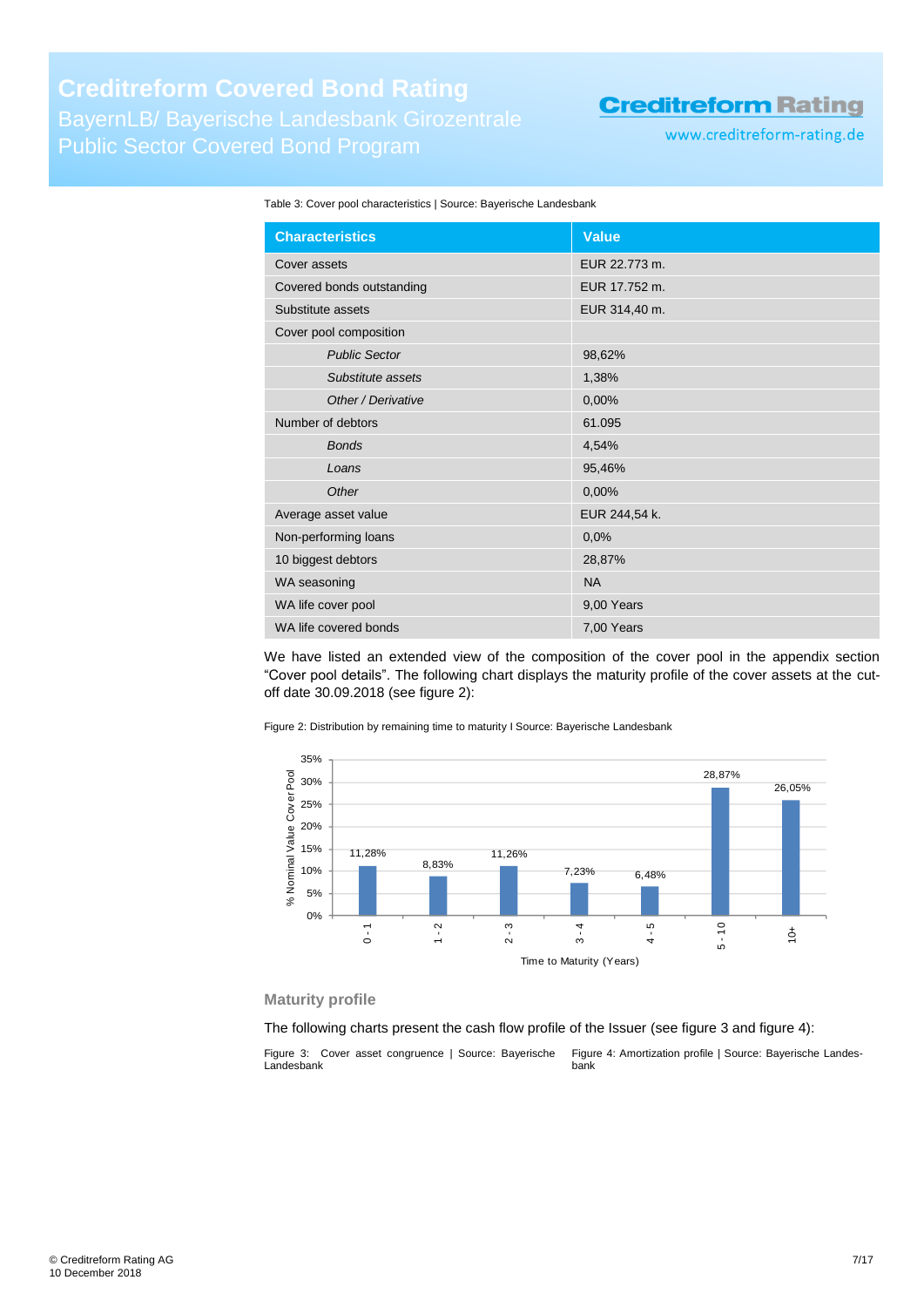BayernLB/ Bayerische Landesbank Girozentrale Public Sector Covered Bond Program

### **Creditreform Rating**

www.creditreform-rating.de



During its cash flow modelling, CRA has taken into consideration the maturity structure of cover assets and liabilities. This structure was an integral part of the cash flow analysis.

#### **Interest rate and currency risk**

This covered bond program does not use derivatives to hedge interest rate- and currency risk. However, the legal framework provides for weekly stress tests to be conducted on interest rate- and currency risks to maintain the mandatory OC. Therefore, interest rate risk could be mitigated by the 2% OC requirement. Furthermore, the program has a higher current OC level of 28,28%. Currency risk, on the other hand, is also limited for this program as 95,93% of the cover pool assets and 95,55% of the cover bonds are denominated in euro. Nevertheless, we have applied interest rate and foreign exchange stresses on the cash flows for each rating level according to our methodology. The overall rating impact of interest rate and currency mismatches was minimal for this program, which has been incorporated in our 'Overcollateralization Break-Even Analysis' segment.

Table 4: Program distribution by currency | Source: Bayerische Landesbank

| <b>Currency</b>     | <b>Volume</b>    | Share (%) |
|---------------------|------------------|-----------|
| Cover Pool          |                  |           |
| <b>EUR</b>          | 21.846 m         | 95,93%    |
| <b>USD</b>          | 305 m            | 1,34%     |
| <b>GBP</b>          | 600 m            | 2,64%     |
| <b>CHF</b>          | 4 <sub>m</sub>   | 0,02%     |
| CAD                 | 18 <sub>m</sub>  | 0,08%     |
| <b>Covered Bond</b> |                  |           |
| <b>EUR</b>          | 16.963 m         | 95,55%    |
| <b>USD</b>          | 112 <sub>m</sub> | 0,63%     |
| <b>GBP</b>          | 677 m            | 3,82%     |

Figure 5 shows the types of interest rate used in this program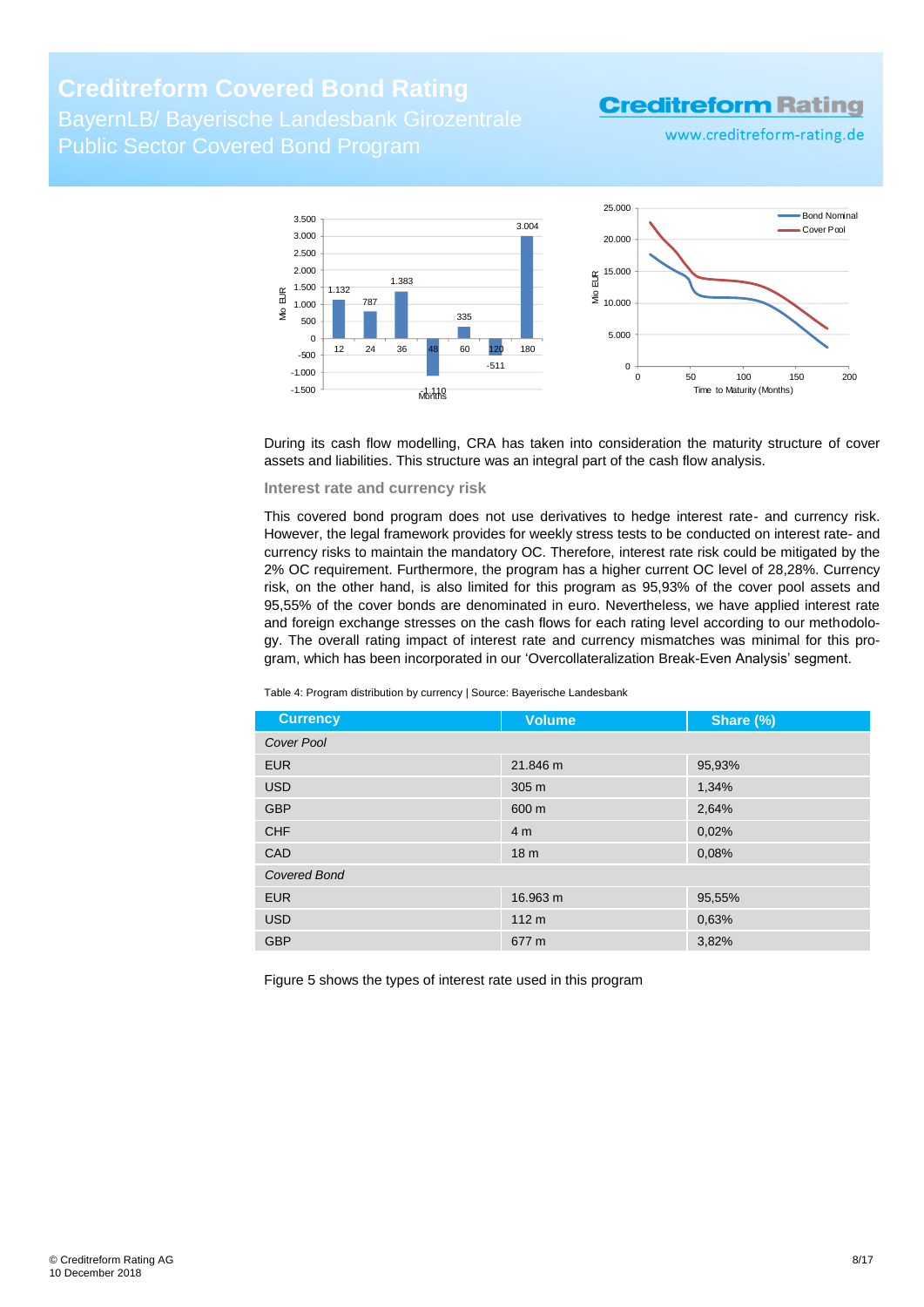# **Creditreform Covered Bond Rating** BayernLB/ Bayerische Landesbank Girozentrale

Public Sector Covered Bond Program

# **Creditreform Rating**

www.creditreform-rating.de



Figure 5: Type of interest rate | Source: Bayerische Landesbank

#### **Credit Risk**

In Covered Bond Public Sector programs, CRA assesses the credit risk of the cover assets primarily through an assessment of the creditworthiness of the obligors and their future ability to meet all payment obligations. In order to derive a base case assumption for credit risk, CRA uses the CRA Sovereign Ratings of all obligors in the portfolio, which will be taken into account pro-rata. The rating reports of relevant sovereigns can be accessed at [www.creditreform-rating.de.](http://www.creditreform-rating.de/) Using all portfolio information available (number of debtors, sovereign – sub-sovereign, maturity profile, regional diversification etc.), CRA has modelled the cover asset portfolio and, using Monte Carlo simulations, derived a distribution of defaults which can be used to elicit rating-level dependent default assumptions.

Recovery and loss-severity assumptions have been determined in accordance with CRA rating methodology. This includes a differentiation of sovereign- and sub-sovereign credits in terms of loss severities, which is included using the current portfolio composition to determine a weighted average recovery rate.

Using both rating-level dependent default and recovery assumptions, the following loss assumptions have been derived for the current cover pool (see [table](#page-8-1) 5):

| <b>Rating</b> | Default Rate (%) | <b>Recoveries (%)</b> | <b>Expected Loss (%)</b> |
|---------------|------------------|-----------------------|--------------------------|
| <b>AAA</b>    | 17,19%           | 36,03%                | 11,00%                   |
| $AA+$         | 14.02%           | 38,53%                | 8,62%                    |
| AA            | 12,26%           | 41,03%                | 7,23%                    |
| AA-           | 10.04%           | 42.70%                | 5,76%                    |
| $A+$          | 9,34%            | 44.36%                | 5,20%                    |
| A             | 8,74%            | 46,03%                | 4,72%                    |
| A-            | 7,80%            | 47,70%                | 4,08%                    |

<span id="page-8-1"></span>Table 5: Cover Pool Base case assumptions | Source: CRA

### <span id="page-8-0"></span>**Cash-Flow Analysis**

#### **Model Assumptions**

Based on public information and using the base case loss assumptions, we implement a scenariobased cash flow model. This model aims to test the ability of the structure to service all covered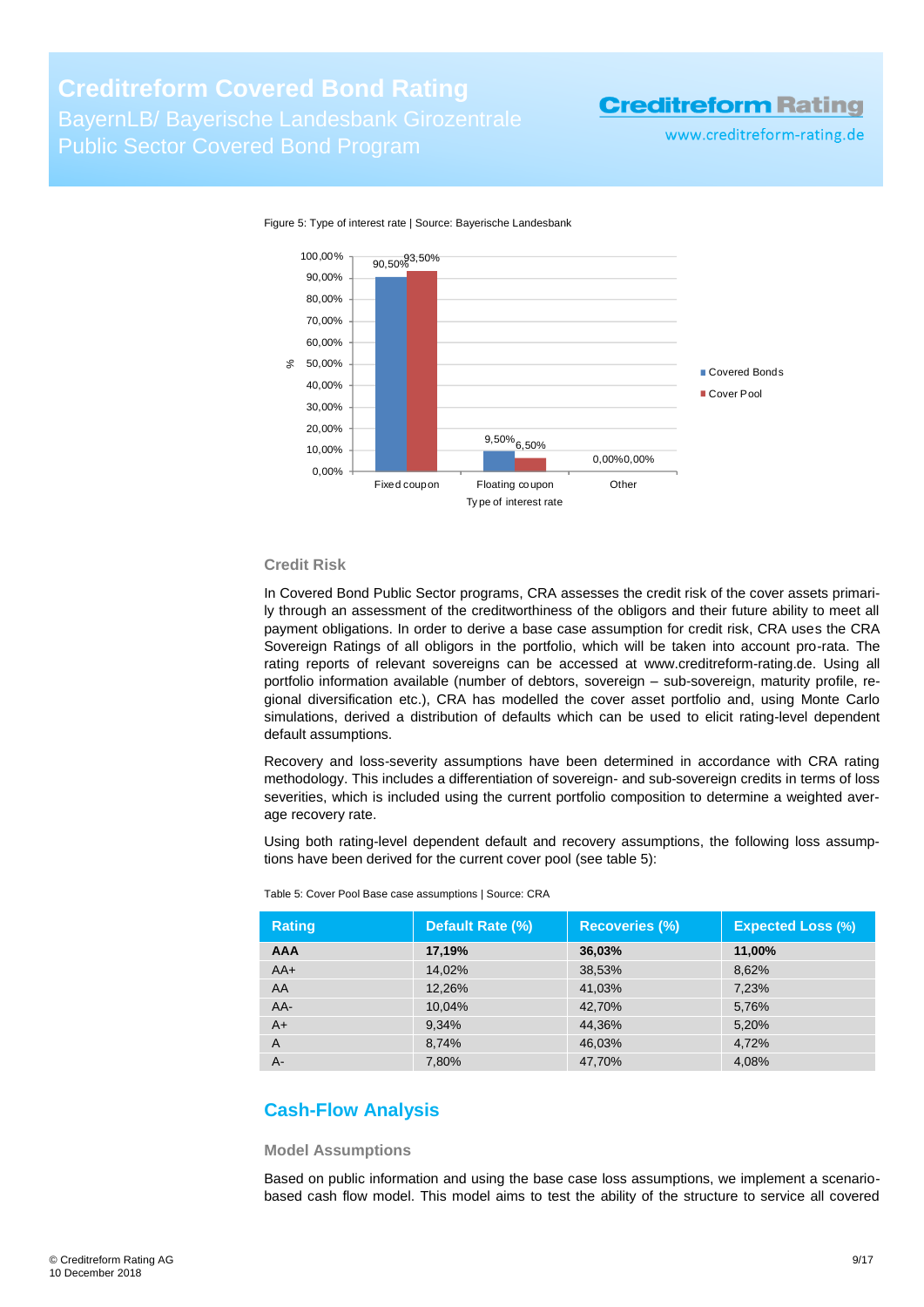www.creditreform-rating.de

bonds according to their payment profile in diverse stress scenarios. The CRA cash flow analysis assumes that the Issuer has defaulted, i.e. all obligations will be met using cash flows from the cover pool assets only. We also assume that no additional assets will be added to the cover pool during the wind-down phase.

#### *Asset-Sale Discount*

In our model, short-term liquidity needs and liquidity needs due to asset-liability mismatches will be met with a sale of cover assets available for monetization. Based on secondary market data, CRA assumes a rating-level haircut on the asset value ("Asset-Sale Discount") which represents additional costs of disposal and market risks during the sale of cover assets (see [Table 6\)](#page-9-0).

#### *Yield Spread*

Since cover assets often have a positive yield spread against the covered bonds issued, CRA uses available public information (i.e. issuers' annual accounts) to size this assumed spread ("Yield" Spread") (see [table 6\)](#page-9-0):

<span id="page-9-0"></span>Table 6: Cash-Flow Model assumptions | Source: CRA

| <b>Rating level</b> | <b>Asset-Sale Discount</b> | <b>Yield Spread</b> |
|---------------------|----------------------------|---------------------|
| <b>AAA</b>          | 13,51%                     | 0,33%               |
| $AA+$               | 12,23%                     | 0,35%               |
| AA                  | 11,40%                     | 0,35%               |
| AA-                 | 10,61%                     | 0,36%               |
| $A+$                | 10,00%                     | 0,37%               |
| $\overline{A}$      | 9,50%                      | 0,38%               |
| $A -$               | 8,85%                      | 0,38%               |

#### **Rating Scenarios**

Scenarios that have been tested in our cash flow model rely on the variation of several central input parameters, such as:

- Portfolio composition (diversification, concentration, granularity)
- Probability of default of cover assets
- Correlations of cover assets and systematic risk factors
- Recoveries
- Maturity profile of covered bonds and cover assets (ALM)

Within an **AAA** rating scenario, the cash flow model showed that obligations can be paid fully and in a timely manner. In total, the cash flow analysis revealed that the portfolio, given all information available as of 30.09.2018, could be sufficient to repay bond nominal capital notwithstanding the occurrence of any extraordinary events. On this basis, the rating of the cover pool within our covered bond program rating has been set at AAA.

#### **Overcollateralization Break-Even Analysis**

CRA also performed a break-even OC analysis. Such OC levels should bear the corresponding losses for a given rating scenario. Main drivers of the analysis are:

- ALM
- **Loss level**
- **Interest rate spreads**
- Foreign currency mismatches
- Recoveries.

Performing the break-even OC analysis, we took rating-level specific stressed outcomes into account. Based on these analyses, the maximum OC required for each relevant rating level during the whole period has been presented in [table 7.](#page-10-1)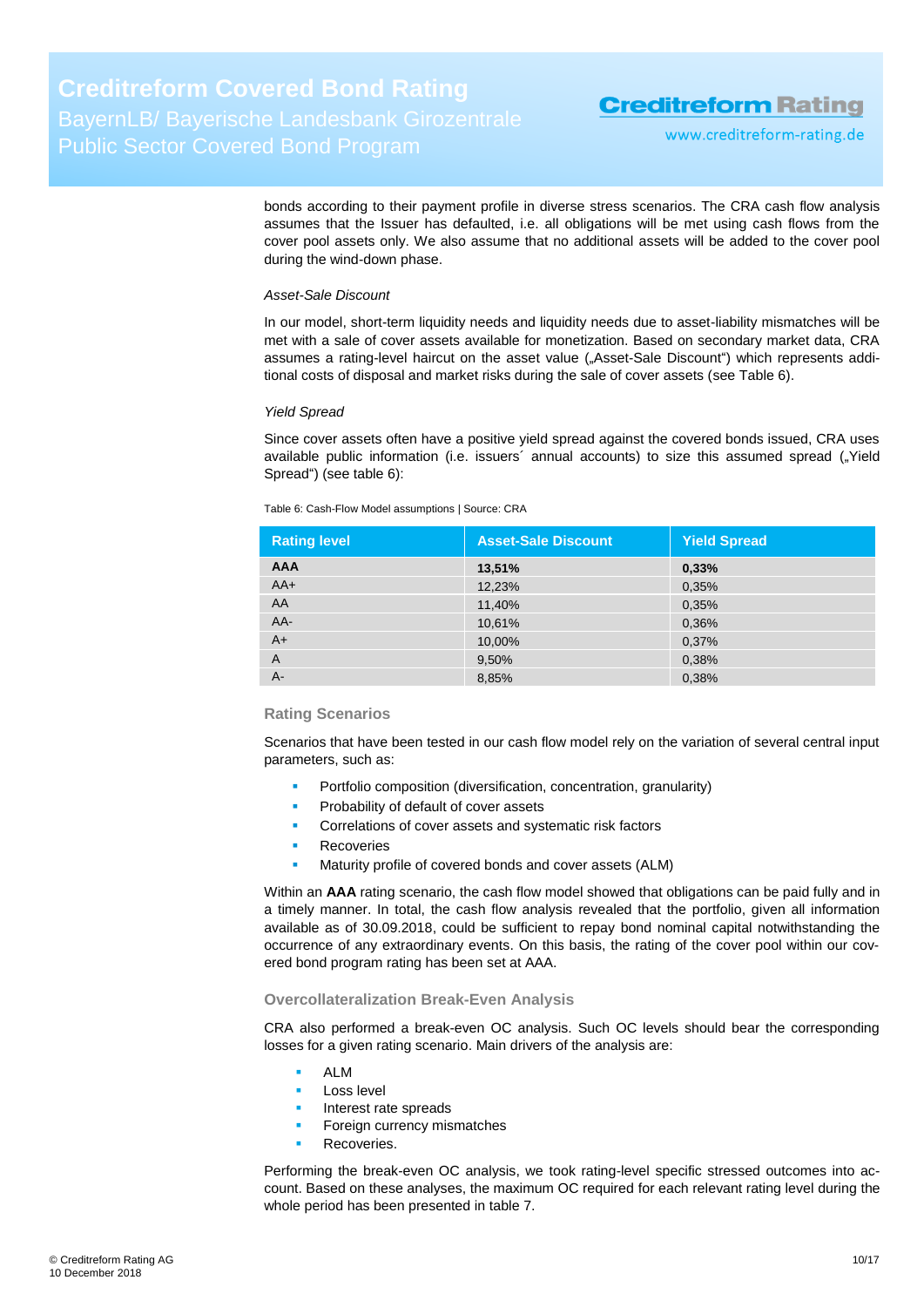www.creditreform-rating.de

#### <span id="page-10-1"></span>Table 7: Breakeven Analysis | Source: CRA

| <b>Rating Level</b> | Breakeven OC |
|---------------------|--------------|
| <b>AAA</b>          | 14,71%       |
| $AA+$               | 11,70%       |
| AA                  | 9,86%        |
| $AA-$               | 8,00%        |
| $A +$               | 7,24%        |
| A,                  | 6,66%        |
| $A -$               | 5,86%        |

#### **Sensitivity Analysis**

CRA also evaluates the sensitivity of the structure and program with respect to important input parameters. In particular, the following factors have been varied:

- Credit quality of cover assets
- Recoveries

The following table presents the rating impact of a decline in recoveries and an increase in the credit risk of single debtors (sovereigns). Starting from the best-case, which is represented by our base case assumptions, the analysis reveals the sensitivity of the rating with respect to recovery rates and credit risk. The worst-case scenario, in which we reduce recoveries by 50% and increase credit risk by 50%, the impact can be seen by a change in the implied rating. However, when stressed with worst-case recoveries and default assumptions, our model returned an unchanged base case equivalent rating of AAA for this program (see [Table 8\)](#page-10-2):

<span id="page-10-2"></span>Table 8: Covered Bond Program Sensitivity: Credit Quality und Recovery Rates | Source: CRA

| Recovery<br><b>Defaults</b> | <b>Base Case</b> | $-25%$ | $-50%$ |
|-----------------------------|------------------|--------|--------|
| <b>Base Case</b>            | <b>AAA</b>       | AAA    | AAA    |
| $+25%$                      | AAA              | AAA    | AAA    |
| $+50%$                      | AAA              | AAA    | AAA    |

#### **Summary Cash-Flow Analysis**

Based on public information and using the base case loss assumptions, the analysis showed that obligations can be paid in full and in a timely manner. Overall, the cash flow analysis revealed that the portfolio, given the used information, ensures the repayment of bonds' nominal capital notwithstanding the occurrence of any extraordinary event. Therefore, the rating of the cover pool within our covered bond program rating has been set at AAA. Consequently, the secondary rating uplift set at one (+1) notch.

### <span id="page-10-0"></span>**Counterparty Risk**

#### **Transaction parties**

Table 9: Participant counterparties | Source: Bayerische Landesbank

| <b>Role</b>   | <b>Name</b>                                      | <b>Legal Entity Identifier</b>      | <b>CRA Assessment</b> |
|---------------|--------------------------------------------------|-------------------------------------|-----------------------|
| <b>Issuer</b> | Bayerische Landesbank                            | VDYMYTQGZZ6DU0912C88                | A- (LT Rating)        |
| Servicer      | Not applicable for the jurisdiction              | Not applicable for the jurisdiction |                       |
|               | Account Bank Not applicable for the jurisdiction | Not applicable for the jurisdiction |                       |
| Sponsor       | Not applicable for the jurisdiction              | Not applicable for the jurisdiction |                       |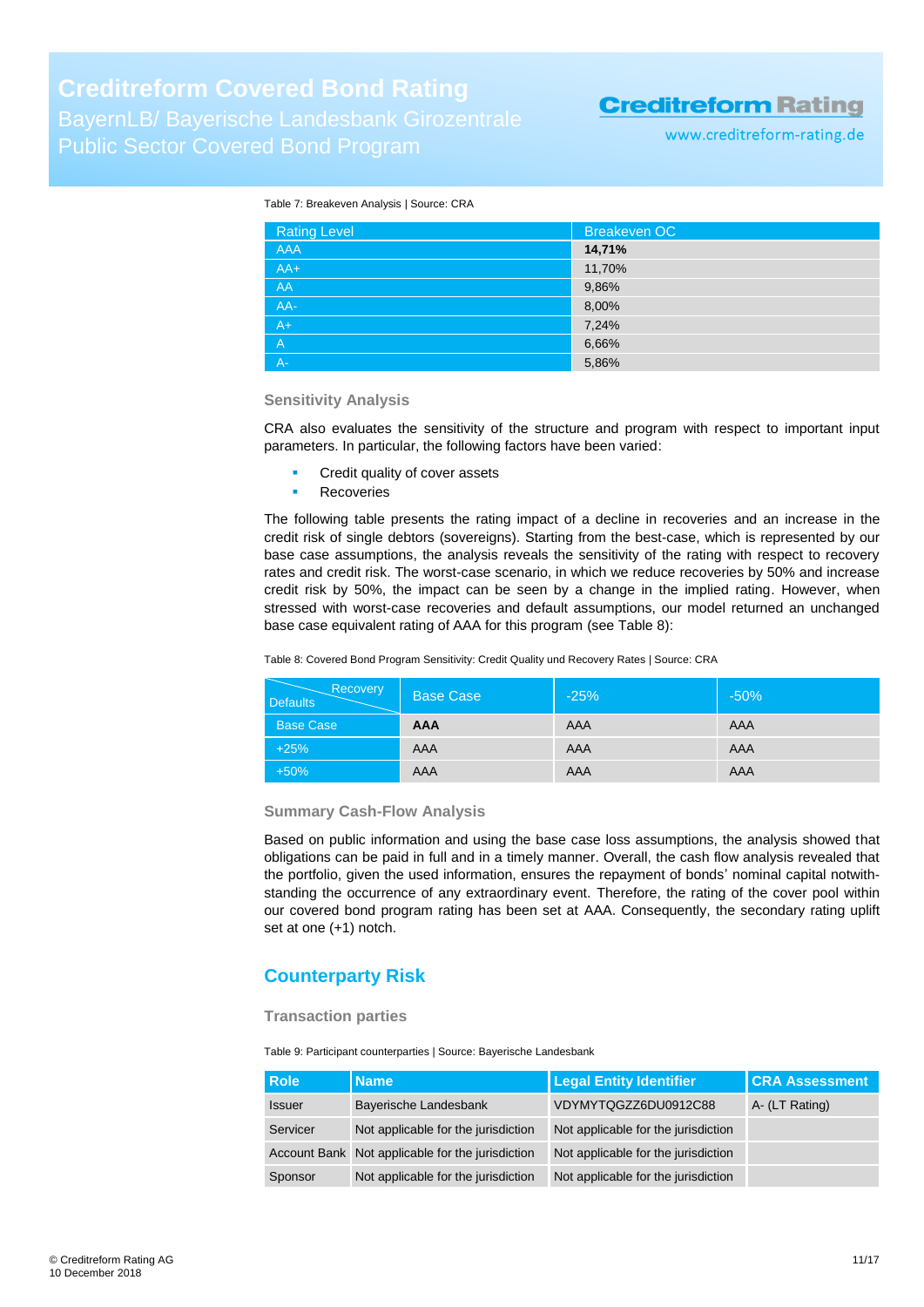www.creditreform-rating.de

#### **Derivatives**

No derivatives in use at present.

#### **Commingling**

Incoming cash flows generated from the cover pool will normally be transferred to the Issuer and will be forwarded to the covered bond holders according to the payment terms and conditions. Should the issuer become bankrupt, there is a risk ("commingling risk") that funds may not be returned and commingled with the insolvency estate of the issuer. In order to avoid such risk, the PfandBG stipulates that the cover assets should be isolated from the general bankruptcy estate (insolvency-free assets) and a special cover pool administrator ("Sachwalter") will be appointed to manage the cover pool. Under that mandate the cover pool administrator will have first priority on the up-coming cash flows from the cover pool assets. These cash flows in turn should be used to cover interest and principal payments of the covered bond holders in event of the Issuer's insolvency.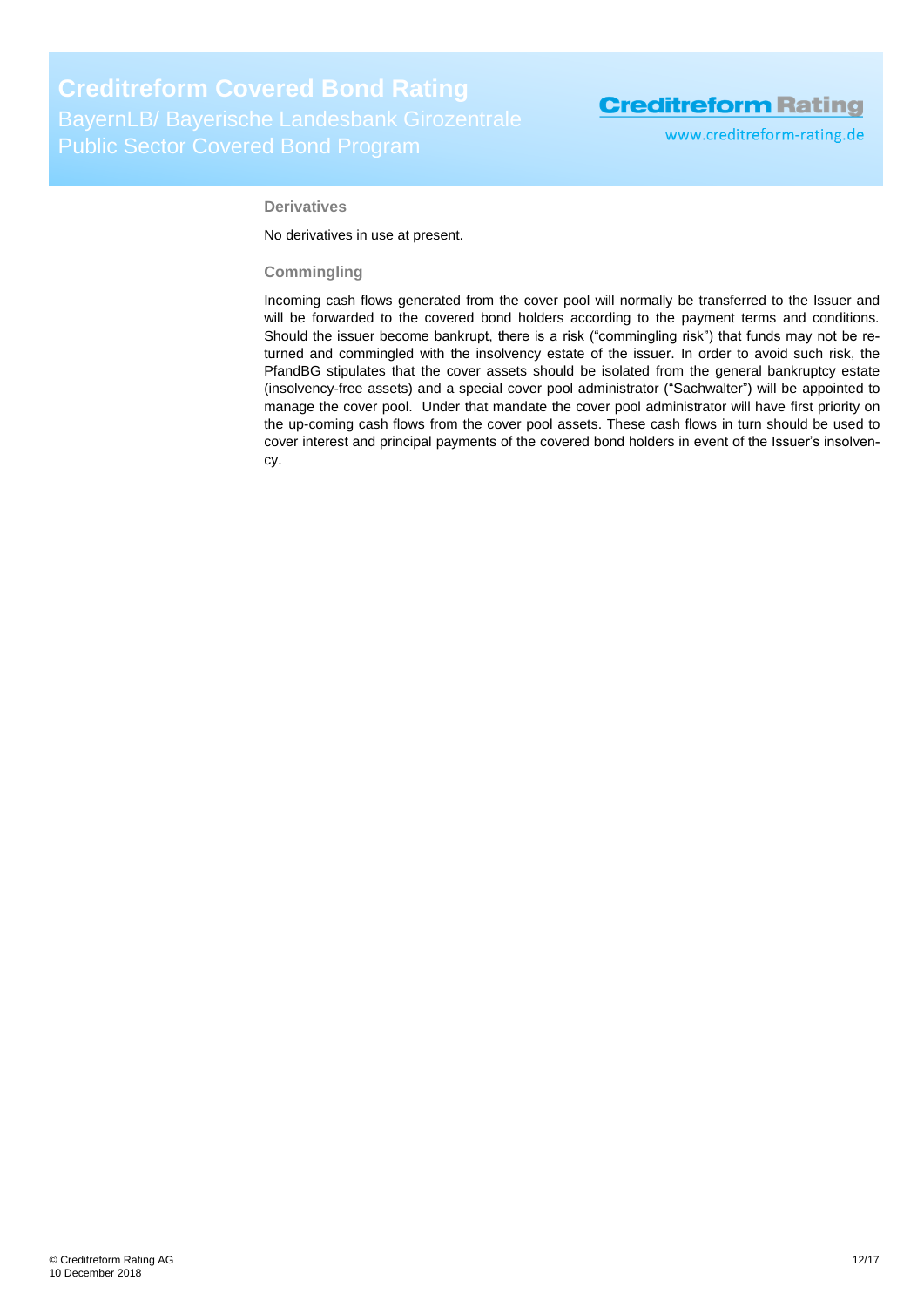www.creditreform-rating.de

### <span id="page-12-0"></span>**Appendix**

**Rating History**

| Event                   | Initial Rating |
|-------------------------|----------------|
| Result                  | <b>AAA</b>     |
| <b>Rating Date</b>      | 10.12.2018     |
| <b>Publication Date</b> | 19.12.2018     |

#### **Details Cover Pool**

Table 10: Characteristics of Cover Pool | Source: Bayerische Landesbank

| <b>Characteristics</b>                       | Value        |
|----------------------------------------------|--------------|
| <b>Cover Pool Volume</b>                     | EUR 22.773 m |
| <b>Covered Bond Outstanding</b>              | EUR 17.752 m |
| <b>Substitute Assets</b>                     | EUR 314 m    |
| <b>Share Derivatives</b>                     | 0,00%        |
| <b>Share Other</b>                           | 100,00%      |
| Substitute Assets breakdown by asset type    |              |
| Cash                                         | 0,00%        |
| Guaranteed by Supranational/Sovereign agency | 0,00%        |
| Central bank                                 | 0,00%        |
| <b>Credit institutions</b>                   | 100,00%      |
| Other                                        | 0,00%        |
| Substitute Assets breakdown by country       |              |
| <b>Issuers country</b>                       | 100,00%      |
| Eurozone                                     | 0,00%        |
| Rest European Union                          | 0,00%        |
| European Economic Area                       | 0,00%        |
| Switzerland                                  | 0,00%        |
| Australia                                    | 0,00%        |
| <b>Brazil</b>                                | 0,00%        |
| Canada                                       | 0,00%        |
| Japan                                        | 0,00%        |
| Korea                                        | 0,00%        |
| New Zealand                                  | 0,00%        |
| Singapore                                    | 0,00%        |
| <b>US</b>                                    | 0,00%        |
| Other                                        | 0,00%        |
| <b>Cover Pools' Composition</b>              |              |
| <b>Public Sector</b>                         | 98,62%       |
| <b>Total Substitution Assets</b>             | 1,38%        |
| Other / Derivatives                          | 0,00%        |
| <b>Number of Debtors</b>                     | 61.095       |
| Distribution by debtor type                  |              |
| <b>Central Goverment</b>                     | 7,95%        |
| <b>Regional authorities</b>                  | 40,72%       |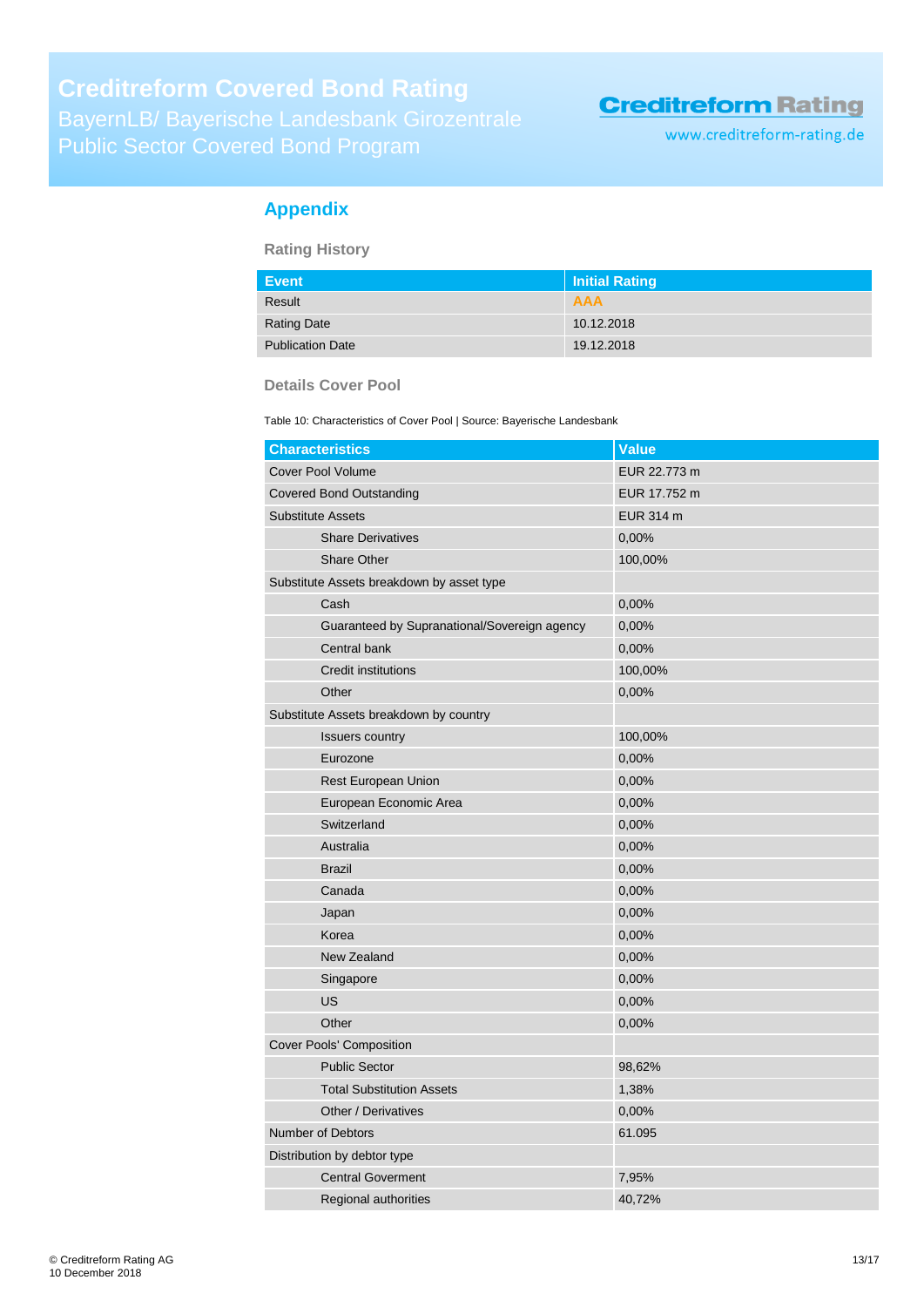Public Sector Covered Bond Program

# **Creditreform Rating**

www.creditreform-rating.de

| Municipal authorities       | 44,13%           |
|-----------------------------|------------------|
| Other                       | 7,21%            |
|                             |                  |
| Distribution by asset type  |                  |
| Loans                       | 95,46%           |
| <b>Bonds</b>                | 4,54%            |
| Other                       | 0,00%            |
| Average asset value         | <b>EUR 245 k</b> |
| Share Non-Performing Loans  | 0,00%            |
| Share of 10 biggest debtors | 28,87%           |
| WA Maturity (months)        | 108              |
| WAL (months)                | 108              |
| Distribution by Country (%) |                  |
| Austria                     | 0,01             |
| Belgium                     | 0,40             |
| France                      | 1,43             |
| Germany                     | 94,09            |
| Luxembourg                  | 0,01             |
| Sweden                      | 0,05             |
| <b>United Kingdom</b>       | 3,80             |
| Canada                      | 0,08             |
| <b>US</b>                   | 0,13             |

#### **Arrears**

No deals were reported in arrears at present.

Figure 6: Program currency mismatches | Source: Bayerische Landesbank

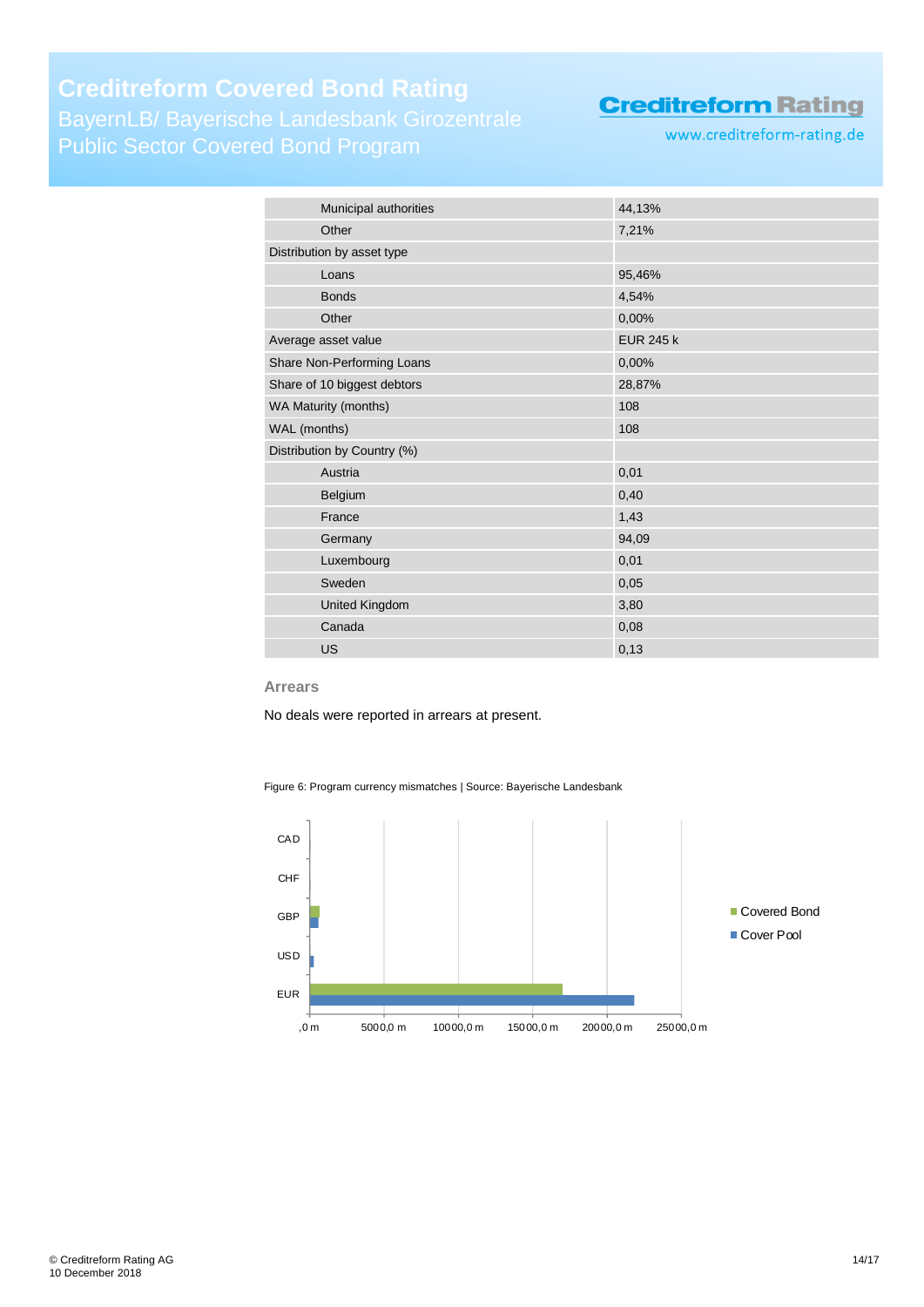www.creditreform-rating.de

#### **Key Source of Information**

#### **Documents (Date: 30.09.2018)**

#### Issuer

- Audited consolidated annual reports of BayernLB (Group) 2014-2017
- Rating file 2018
- Final Rating report as of 12.06.2018
- Miscellaneous Investor Relations Information and Press releases of BayernLB (Group)
- Peergroup-Data and other data from the SNL Database

Covered Bond and Cover Pool

- HTT Reporting from Bayerische Landesbank (30.09.2018)
- Market data Public Sector Cover Bond Program.

#### **Regulatory and Legal Disclosures**

Creditreform Rating AG was neither commissioned by the rating object nor by any other third parties for the rating. The analysis took place on a voluntary basis by Creditreform Rating AG and is to be described in the regulatory sense as an unsolicited rating. The rating was conducted on the basis of Creditreform Rating´s "Covered Bond Ratings" methodology in conjunction with Creditreform`s basic document "Rating Criteria and Definitions".

The rating is based on publicly available information and internal evaluation methods for the rated bank and program. The issuer's quantitative analysis is based mainly on the latest annual accounts, interim reports, other information of the bank pertaining to investor relations, and key figures calculated by S&P Global Market Intelligence subject to a peer group analysis of 77 competing institutes. The cover pool's quantitative analysis for the rated Covered Bond Program was based on the "Harmonised Transparency Template" (HTT) published by the Bayerische Landesbank.

A complete description of Creditreform Rating´s rating methodologies and Creditreform`s basic document "Rating Criteria and Definitions" is published on the following internet page:

#### [www.creditreform-rating.de/](http://www.creditreform-rating.de/)en/regulatory-requirements/

This rating was carried out by analysts Edsson Rodriguez und AFM Kamruzzaman both based in Neuss/Germany. On 10.12.2018, the rating was presented to the rating committee by the analysts and adopted in a resolution.

The rating result was communicated to the Bayerische Landesbank, and the preliminary rating report was made available. The Issuer and all relevant parties examined the rating report prior to publication and were given at least one full working day to appeal the rating committee decision and provide additional information. The rating decision was not amended following this examination.

The rating is subject to one-year monitoring from the creation date (see cover sheet). Within this period, the rating can be updated. After one year at the latest, a follow-up is required to maintain the validity of the rating.

In 2011 Creditreform Rating AG was registered within the European Union according to EU Regulation 1060/2009 (CRA-Regulation). Based on the registration Creditreform Rating AG (CRA) is permitted to issue credit ratings within the EU and is bound to comply with the provisions of the CRA-Regulation.

#### **Conflict of Interests**

No conflicts of interest were identified during the rating process that might influence the analyses and judgements of the rating analysts involved or any other natural person whose services are placed at the disposal or under the control of Creditreform Rating AG and who are directly involved in credit rating activities or approving credit ratings and rating outlooks.

In the event of provision of ancillary services to the rated entity, CRA will disclose all ancillary services in the credit rating report.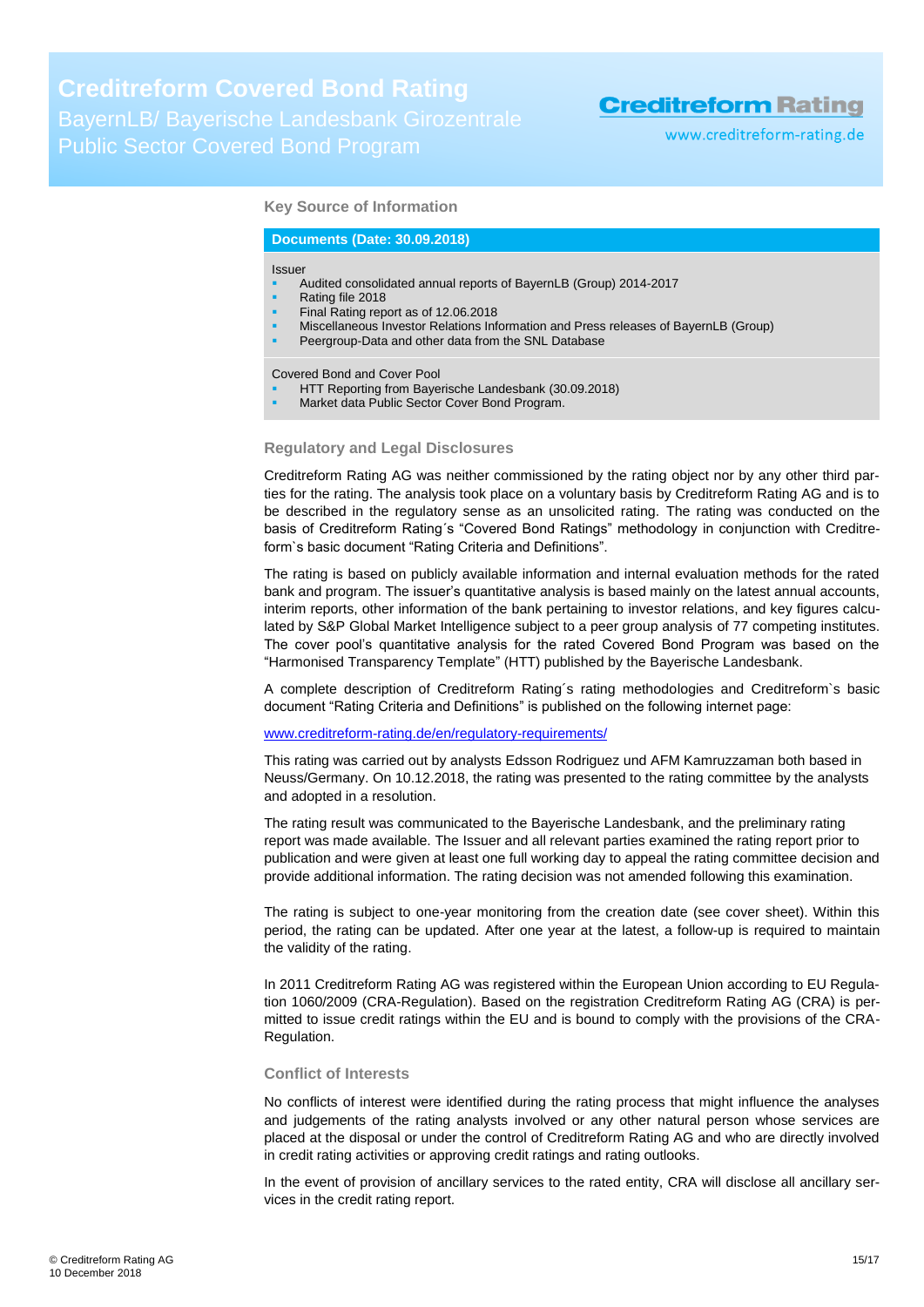www.creditreform-rating.de

**Rules on the Presentation of Credit Ratings and Rating Outlooks**

The approval of credit ratings and rating outlooks follows our internal policies and procedures. In line with our policy "Rating Committee," all credit ratings and rating outlooks are approved by a rating committee based on the principle of unanimity.

To prepare this credit rating, CRA has used following substantially material sources:

- 1. Transaction structure and participants
- 2. Transaction documents
- 3. Issuing documents

There are no other attributes and limitations of the credit rating or rating outlook other than displayed on the CRA website. Furthermore, CRA considers satisfactory the quality and extent of information available on the rated entity. In regard to the rated entity, Creditreform Rating AG regarded available historical data as sufficient.

Between the disclosure of the credit rating to the rated entity and the public disclosure no amendments were made to the credit rating.

The "Basic data" information card indicates the principal methodology or version of methodology that was used in determining the rating, with a reference to its comprehensive description.

In cases where the credit rating is based on more than one methodology, or where reference only to the principal methodology might cause investors to overlook other important aspects of the credit rating, including any significant adjustments and deviations, Creditreform Rating AG explains this fact in the credit rating and indicates how the different methodologies and other aspects are taken into account in the credit rating. This information is integrated in the credit rating report.

The meaning of each rating category, the definition of default or recovery, and any appropriate risk warning, including a sensitivity analysis of the relevant key rating assumptions, such as mathematical or correlation assumptions, accompanied by worst-case scenario credit ratings as well as bestcase scenario credit ratings, are explained.

The date at which the credit rating was released for distribution for the first time and when it was last updated including any rating outlooks, is indicated clearly and prominently in the "Basic data" card as a "Rating action"; first release is indicated as "initial rating", other updates are indicated as an "update", "upgrade or downgrade", "not rated", "confirmed", "selective default" or "default".

In the case of a rating outlook, the time horizon is provided during which a change in the credit rating is expected. This information is available within "Basic data" information card.

In accordance to Article 11 (2) EU-Regulation (EC) No 1060/2009 registered or certified credit rating agency shall make available in a central repository established by ESMA information on its historical performance data, including the ratings transition frequency, and information about credit ratings issued in the past and on their changes. Requested data are available at the ESMA website: https://cerep.esma.europa.eu/cerep-web/statistics/defaults.xhtml.

An explanatory statement of the meaning of Creditreform`s default rates are available in the credit rating methodologies disclosed on the website.

#### **Disclaimer**

Any rating performed by Creditreform Rating AG is subject to the Creditreform Rating AG Code of Conduct which has been published on the web pages of Creditreform Rating AG. In this Code of Conduct, Creditreform Rating AG commits itself – systematically and with due diligence – to establish its independent and objective opinion as to the sustainability, risks and opportunities concerning the enterprise or the issue under review.

Future events are uncertain, and forecasts are necessarily based on assessments and assumptions. This rating is therefore no statement of fact, but an opinion. For this reason, Creditreform Rating AG cannot be held liable for the consequences of decisions made on the basis of any of